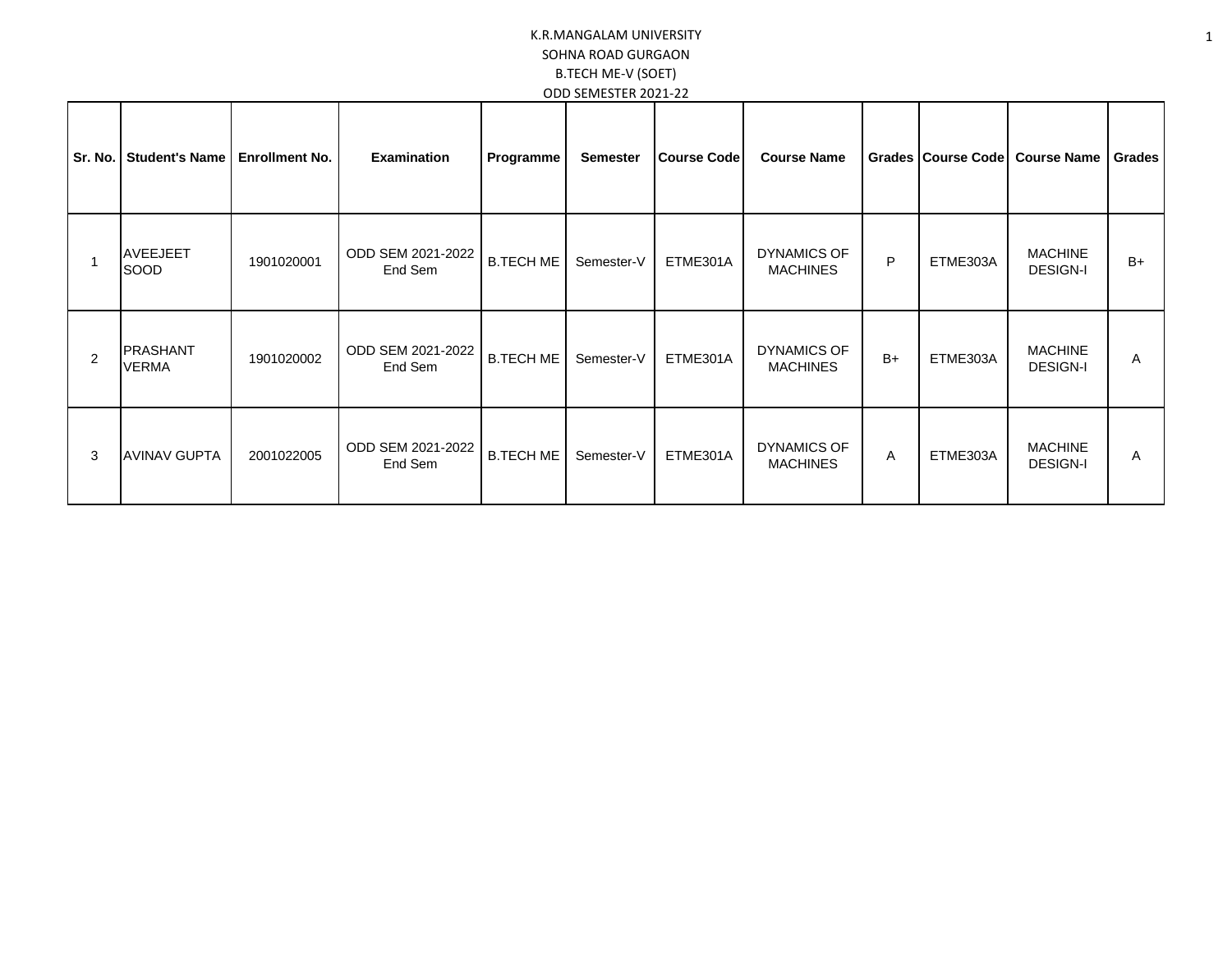| Sr. No. | <b>Student's Name</b>           | <b>Enrollment No.</b> | <b>Examination</b>           | Programme        | <b>Semester</b> | <b>Course</b><br>Code | <b>Course</b><br><b>Name</b>     |      | Grades Course Code | <b>Course Name</b>                           |      | Grades   Course Code |
|---------|---------------------------------|-----------------------|------------------------------|------------------|-----------------|-----------------------|----------------------------------|------|--------------------|----------------------------------------------|------|----------------------|
|         | <b>AVEEJEET</b><br>SOOD         | 1901020001            | ODD SEM 2021-2022<br>End Sem | B.TECH ME        | Semester-V      | ETEC308A              | <b>CONTROL</b><br><b>SYSTEMS</b> | B    | ETME313A           | <b>MANUFACTURING</b><br><b>TECHNOLOGY II</b> | $B+$ | ETME311A             |
| 2       | <b>PRASHANT</b><br><b>VERMA</b> | 1901020002            | ODD SEM 2021-2022<br>End Sem | <b>B.TECH ME</b> | Semester-V      | ETEC308A              | CONTROL<br><b>SYSTEMS</b>        | $B+$ | ETME313A           | <b>MANUFACTURING</b><br><b>TECHNOLOGY II</b> | A    | ETME311A             |
| 3       | <b>AVINAV GUPTA</b>             | 2001022005            | ODD SEM 2021-2022<br>End Sem | B.TECH ME        | Semester-V      | ETEC308A              | CONTROL<br><b>SYSTEMS</b>        | $B+$ | ETME313A           | <b>MANUFACTURING</b><br><b>TECHNOLOGY II</b> | $A+$ | ETME311A             |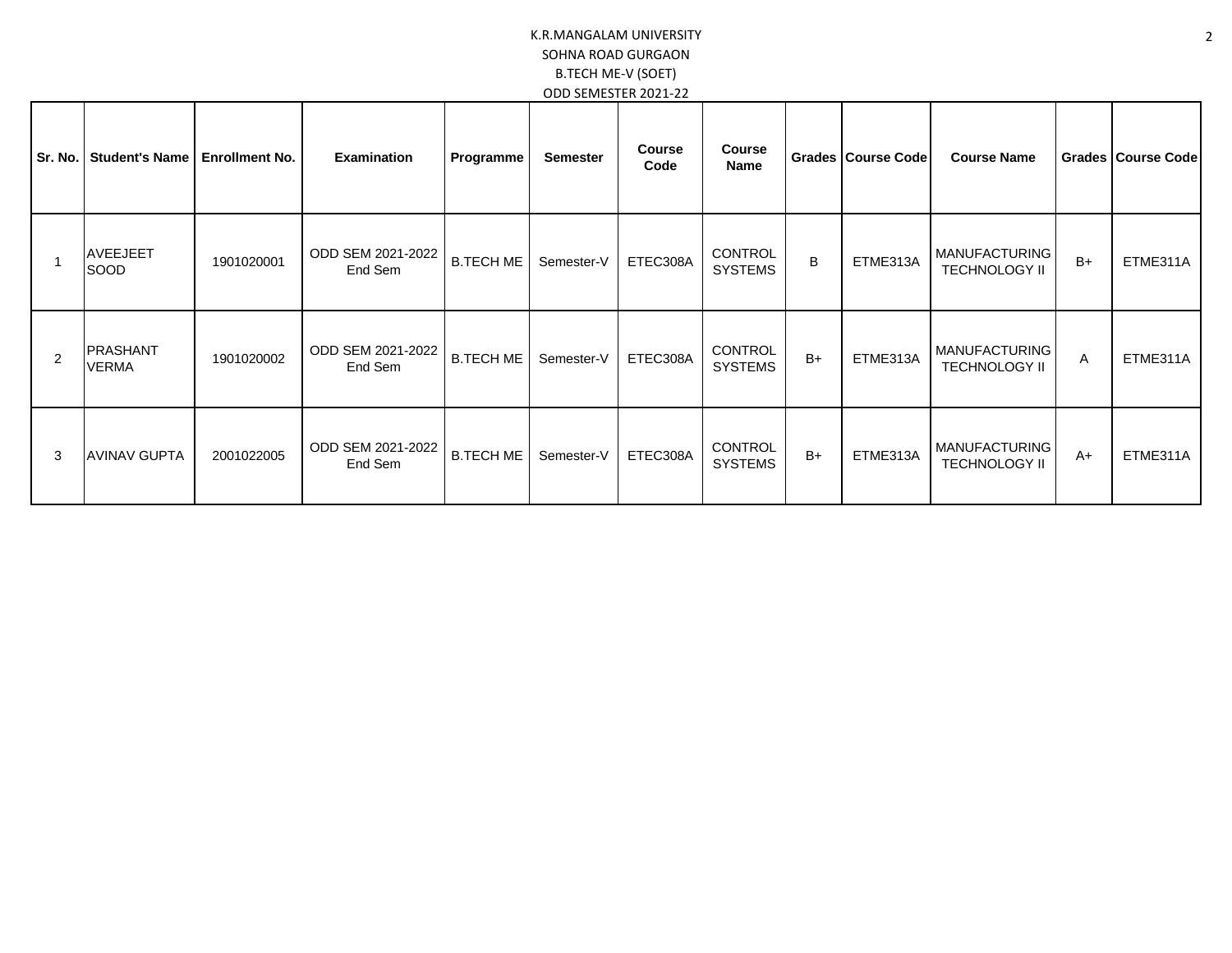| Sr. No. | <b>Student's Name</b>           | <b>Enrollment No.</b> | <b>Examination</b>           | Programme        | <b>Semester</b> | <b>Course Name</b>                                      | Grades | <b>Course Code</b> | <b>Course Name</b>                       | Grades |
|---------|---------------------------------|-----------------------|------------------------------|------------------|-----------------|---------------------------------------------------------|--------|--------------------|------------------------------------------|--------|
|         | <b>AVEEJEET</b><br>SOOD         | 1901020001            | ODD SEM 2021-2022<br>End Sem | <b>B.TECH ME</b> | Semester-V      | INTERNAL COMBUSTION<br><b>ENGINE &amp; GAS TURBINES</b> | $B+$   | ETME351A           | <b>DYNAMICS OF</b><br><b>MACHINE LAB</b> | $B+$   |
| 2       | <b>PRASHANT</b><br><b>VERMA</b> | 1901020002            | ODD SEM 2021-2022<br>End Sem | <b>B.TECH ME</b> | Semester-V      | INTERNAL COMBUSTION<br><b>ENGINE &amp; GAS TURBINES</b> | A      | ETME351A           | <b>DYNAMICS OF</b><br><b>MACHINE LAB</b> | A      |
| 3       | <b>AVINAV GUPTA</b>             | 2001022005            | ODD SEM 2021-2022<br>End Sem | <b>B.TECH ME</b> | Semester-V      | INTERNAL COMBUSTION<br><b>ENGINE &amp; GAS TURBINES</b> | Α      | ETME351A           | DYNAMICS OF<br><b>MACHINE LAB</b>        | A      |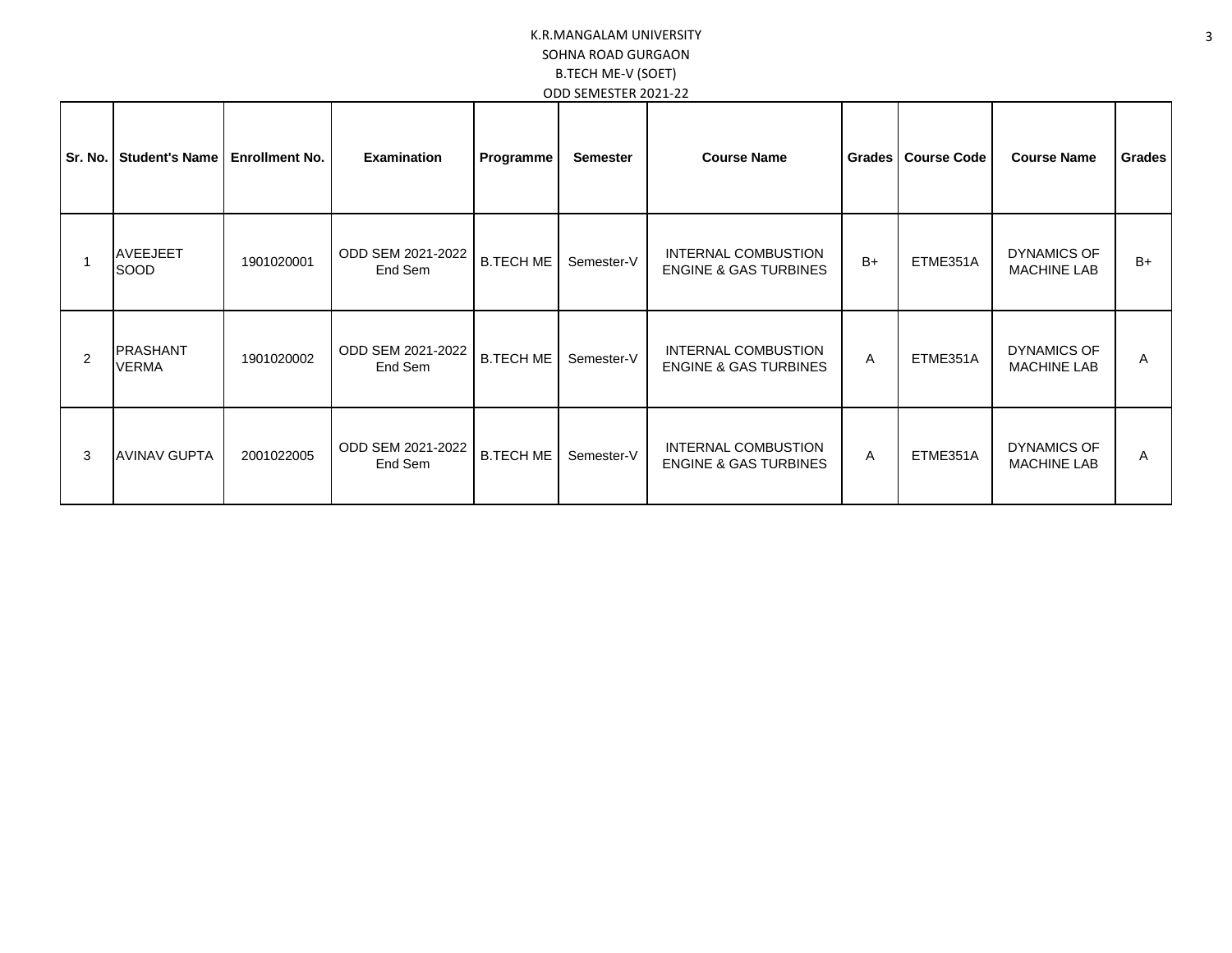| Sr. No. | <b>Student's Name</b>           | <b>Enrollment No.</b> | <b>Examination</b>           | Programme        | <b>Semester</b> | <b>Course Code</b> | <b>Course Name</b>                                                |      | <b>Grades Course Code</b> | <b>Course Name</b>                                       | Grades |
|---------|---------------------------------|-----------------------|------------------------------|------------------|-----------------|--------------------|-------------------------------------------------------------------|------|---------------------------|----------------------------------------------------------|--------|
|         | <b>AVEEJEET</b><br>SOOD         | 1901020001            | ODD SEM 2021-2022<br>End Sem | <b>B.TECH ME</b> | Semester-V      | ETME355A           | <b>INTERNAL</b><br><b>COMBUSTION ENGINE</b><br>& GAS TURBINES LAB | $B+$ | ETME357A                  | <b>MANUFACTURIN</b><br><b>G TECHNOLOGY</b><br><b>LAB</b> | $B+$   |
|         | <b>PRASHANT</b><br><b>VERMA</b> | 1901020002            | ODD SEM 2021-2022<br>End Sem | <b>B.TECH ME</b> | Semester-V      | ETME355A           | <b>INTERNAL</b><br><b>COMBUSTION ENGINE</b><br>& GAS TURBINES LAB | A    | ETME357A                  | <b>MANUFACTURIN</b><br>G TECHNOLOGY<br><b>LAB</b>        | A      |
| 3       | <b>AVINAV GUPTA</b>             | 2001022005            | ODD SEM 2021-2022<br>End Sem | <b>B.TECH ME</b> | Semester-V      | ETME355A           | <b>INTERNAL</b><br><b>COMBUSTION ENGINE</b><br>& GAS TURBINES LAB | A    | ETME357A                  | <b>MANUFACTURIN</b><br>G TECHNOLOGY<br><b>LAB</b>        | $A+$   |